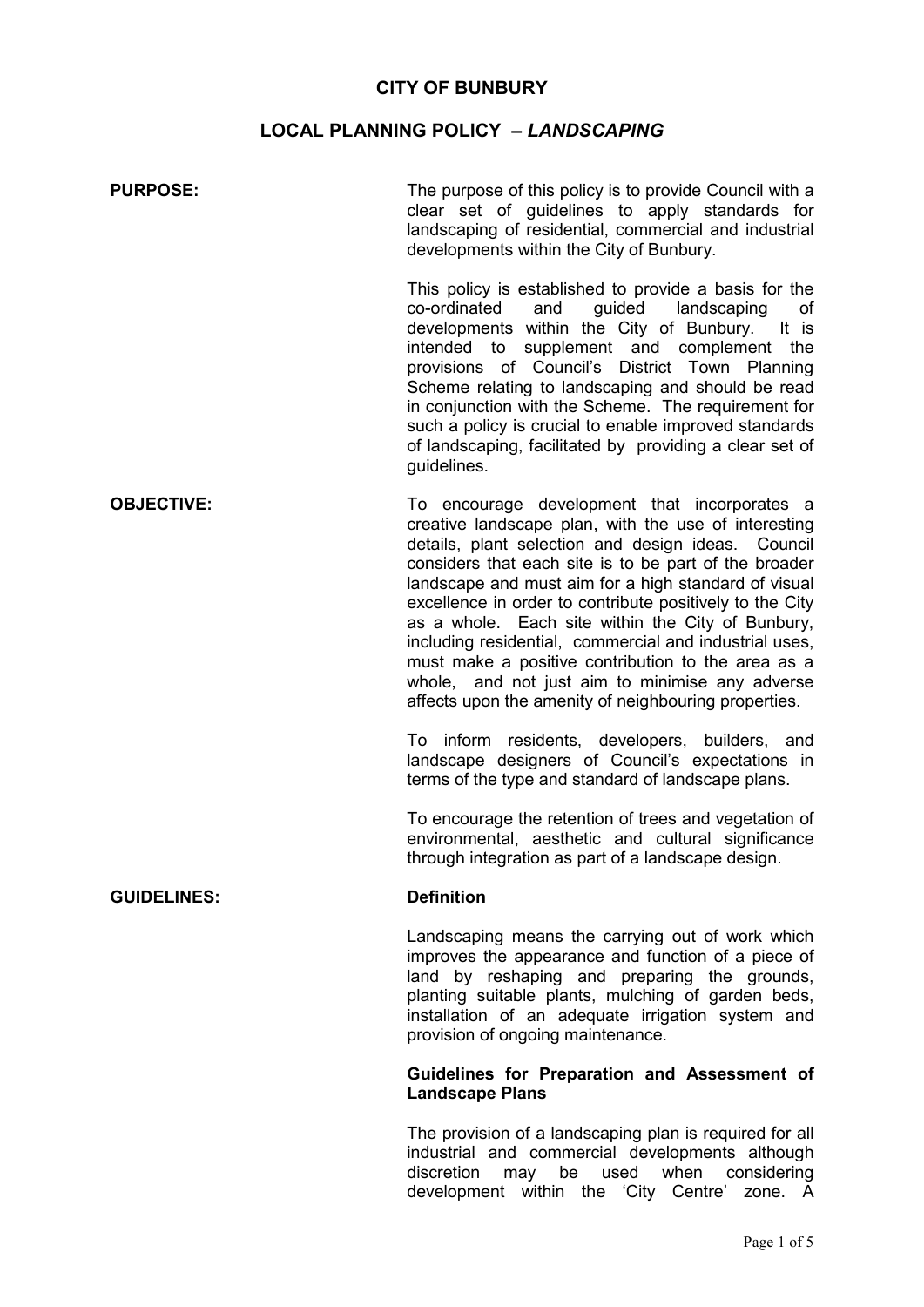landscaping plan is required for residential developments of three dwellings or more.

The following guidelines shall apply in the preparation and assessment of landscaping plans.

- (a) In commercial and industrial developments, landscaping of the verge area is encouraged to prevent erosion, wind-borne sand/soil and to suppress weed growth. Landscaped plans should show the treated verge area on the submitted plan. Verges shall be planted and maintained with low level ground cover or grass and should incorporate any existing street trees.
- (b) Tree selection should include consideration of species, foliage area and root systems so as not to affect building footings, underground services/easements, fences or paved areas.
- (c) Landscaped areas should be at least 1 metre in width to ensure enough space for plants to grow and to be of any landscape value.
- (d) Trees or shrubs should be located in such positions so as not to impede traffic movement and sight lines along access ways and driveways.
- (e) Where a car park is included in a development, (except for industrial sites), the following requirement shall be incorporated into the landscape plan. One shade tree, with foliage or canopy with a clean trunk to 2 metres with non-invasive roots to avoid pavement breakage and damage to under ground services, is required for every eight carbays.
- (f) Ground cover and shrubs are encouraged in the buffer between car bays and walls, boundaries and other areas. Species that are appropriate to such a location in terms of paving and water supply should only be considered.

#### **Landscape Plan Requirements**

Any Landscape Plan submitted to Development Services for approval shall include:

- Applicant, lot and address details.
- Total lot and building areas in  $m^2$ .
- Total landscaping area in  $m^2$  & % of whole site.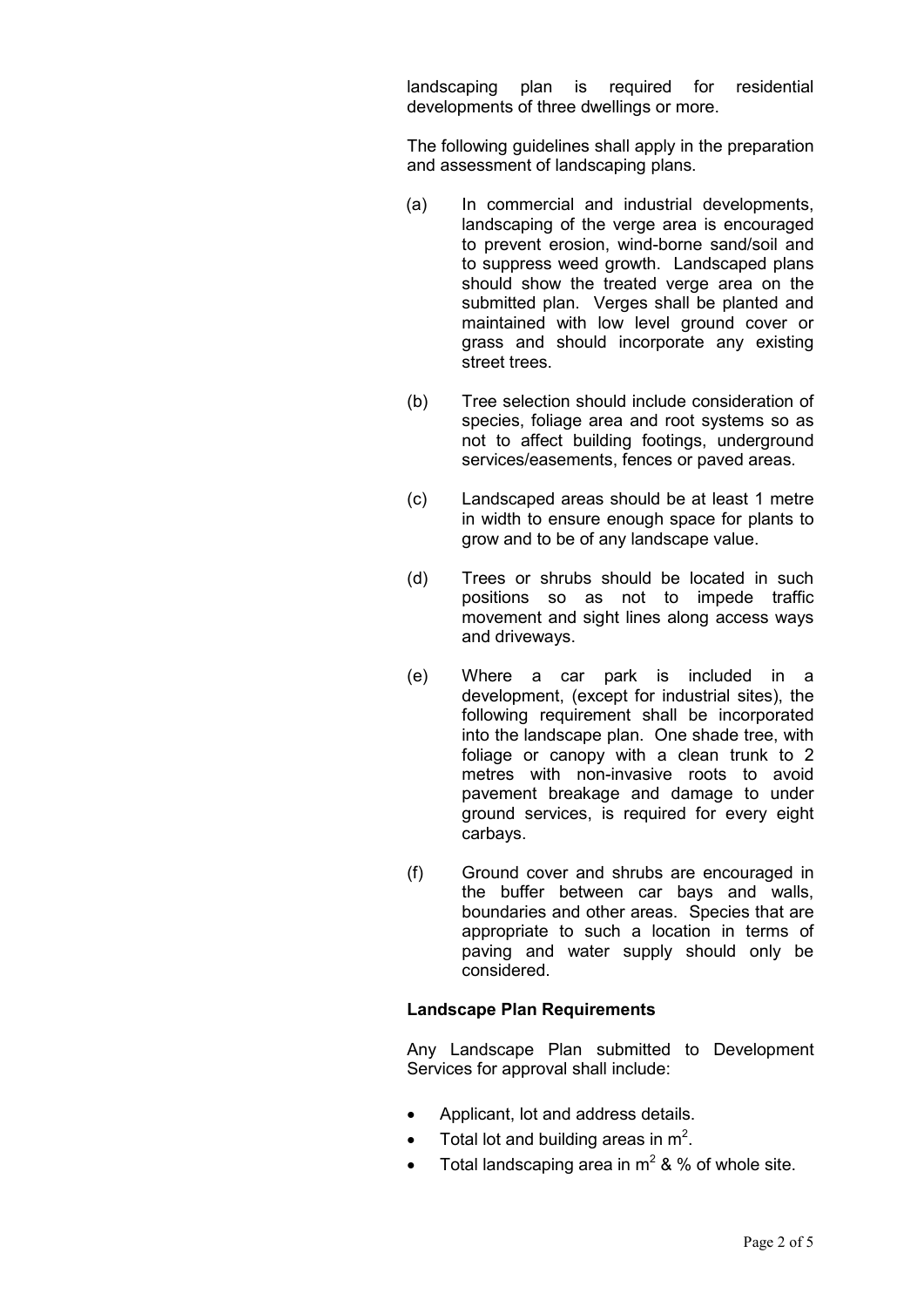- Building layout (external walls, windows and roof) and property boundary.
- The location, species and size of existing vegetation.
- Details of any vegetation to be removed.
- Exact location and number of species proposed.
- Mature height of proposed vegetation & trees.
- Treatment of paved areas (parking and pedestrian areas).
- A key or legend detailing species type grouped under the subheadings of tree, shrub and ground cover.
- Mulching or similar treatments of garden beds.
- Details of reticulation.

(A Model Landscaping Plan is attached at Appendix One)

### **Plant Selection**

- Landscaping for residential areas shall have regard to any obtrusive impact on the adjoining properties.
- The species must be determined in relation to the locality of the site and shall ensure the integration of the built form into the natural environment.
- The use of native or endemic plant species to the region is encouraged as it results in healthier, faster growing hardier plants and is consistent to the natural environmental landscape of the area.

### **Residential Development Guidelines for Landscaping**

The following principles shall be applied:

- Retention of suitable existing vegetation.
- Satisfactory screen planting of a minimum 1000mm width and height to habitable rooms shall be provided where adjacent to car parking areas or access ways if other forms of screening are not provided.
- Planting selection which relates to building scale and height.
- Note shall be made of the particular soil types which maybe encountered when planting the suitability of particular plants to the locality, eg. proximity to coastal elements etc.

### **Commercial & Industrial Development Guidelines for Landscaping**

The following principles shall be applied: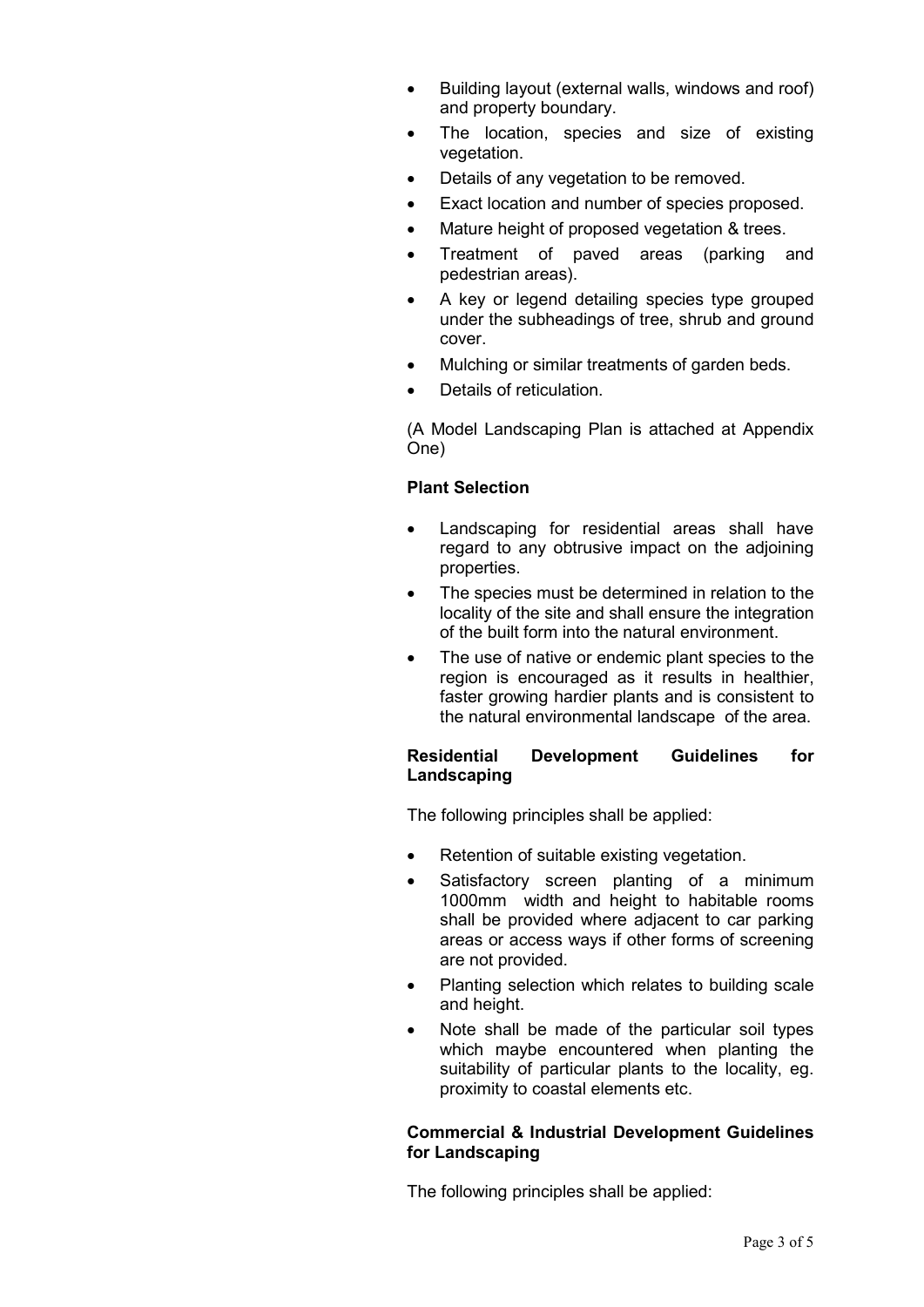| Retention of suitable existing vegetation. |
|--------------------------------------------|
|--------------------------------------------|

- Creation of a pleasant landscaped environment for customers.
- Planting selection which relates to building scale and mass.
- Planting to be predominantly (not less than 90 per cent) indigenous trees and shrubs that require little maintenance, reduce radiant heat and encourage water infiltration. ( Not applicable to City Centre Zone).
- Planting which can endure an intensively used environment.
- Fifty (50) per cent of the landscaping requirement identified in the Scheme Text as a requirement of a Development Approval may be met by landscaping the verge area, providing that reticulation is installed and on-going maintenance of the total road verge bordering the subject lot is undertaken. For corner lots, this credit will be eighty (80) per cent of the landscaping requirement identified in the Scheme Text where the whole of the verge is treated.
- Screen planting to carparking and driveway areas shall be provided and to unarticulated facades of buildings.
- 80% of landscaping for industrial sites is to be at the front of the site unless the site has dual road frontage and then 40% is to be provided within each setback area facing the road reserve.
- A minimum garden bed width of 1 metre is required for the front boundary where possible.

| <b>COUNCIL DECISION NO/ DATE</b> | $\sim 100$ km s $^{-1}$ | $47/03 - 18$ February 2003   |
|----------------------------------|-------------------------|------------------------------|
| <b>SOURCE OF POLICY:</b>         |                         | <b>Development Services</b>  |
| <b>REVIEW RESPONSIBILITY:</b>    |                         | <b>Development Services</b>  |
| <b>REVIEW DATE:</b>              |                         | June Annually or As Required |

#### **Disclaimer**

*While all care has been taken to portray an accurate depiction of the current Local Planning Policy, no responsibility shall be taken for any omissions or errors in this document.* 

*It is advised that the City of Bunbury, Development Services be consulted in regard to an upto-date interpretation of the Local Planning Policy.*